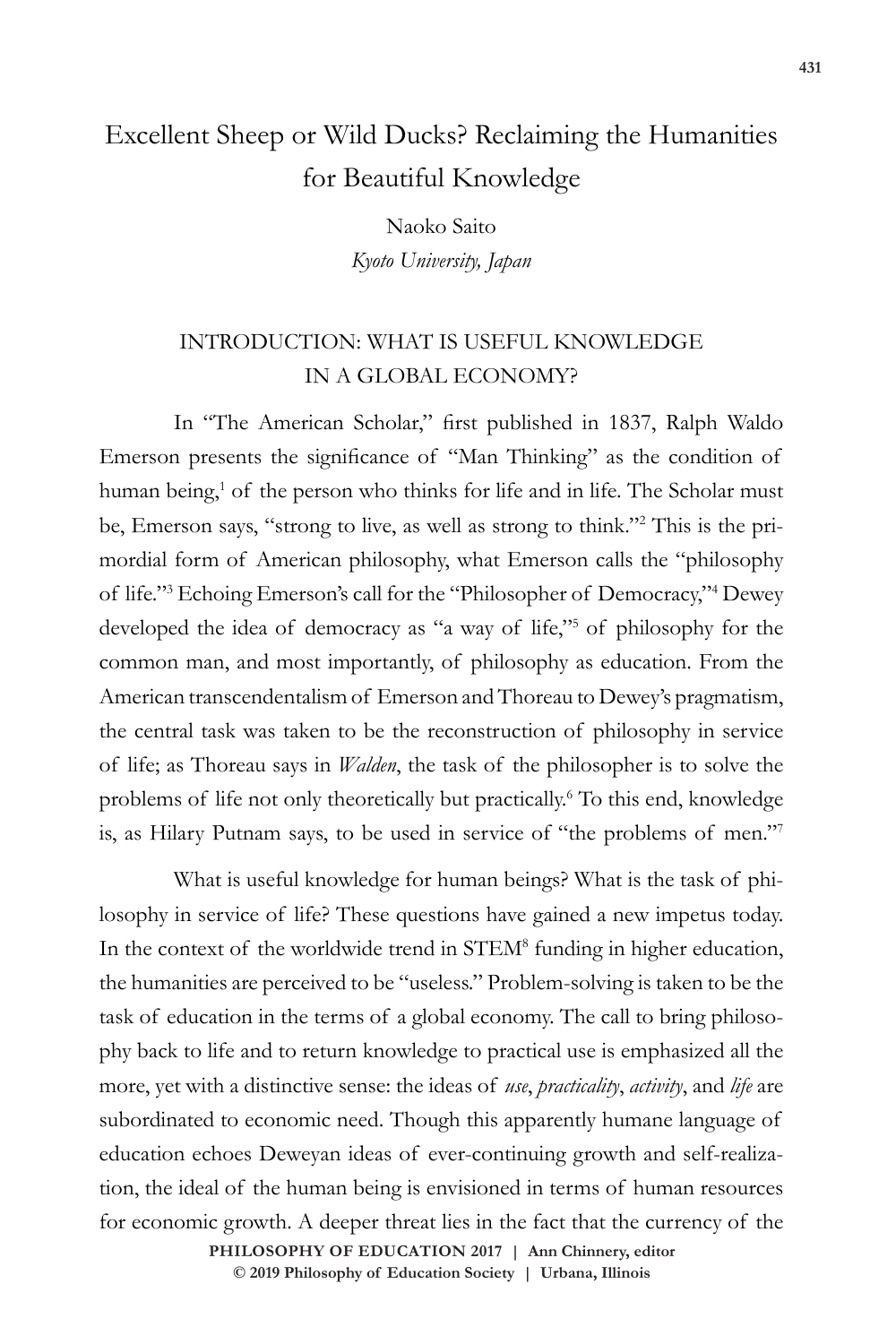language makes it difficult to think beyond its surface value, as if language itself blocked the liberating power of thought, circumscribing its own possibilities of circulation. To bring our thinking back to life and to reconsider the meaning of practicality, usefulness, and the functionality of knowledge, we need an alternative mode of thinking – *thinking beyond problem-solving*. In response, this article aims to reevaluate the use of American philosophy today for reclaiming the humanities in higher education, especially in defiance of the way that lip-service to this is sometimes paid in the rhetoric of this new, alleged practicality.

In what follows, I shall, first, re-examine the nature of the current crisis of humanities in the light of William Deresiewicz's 2014 book *Excellent Sheep*. 9 Second, in extending his argument and compensating for the philosophical deficit in his response to the situation, I shall explore the possibility of a more robust way of living through the crisis of humanities that is offered by American philosophy – from John Dewey's pragmatism to Henry D. Thoreau's transcendentalism. In tune with Derewiesicz's wake-up call, and in response to the lament of the excellent sheep, American philosophy can open another channel in our thinking about useful knowledge and, more generally, about humanities. Here, Dewey's hostility to the dualism of useful and useless knowledge offers an initial pointer, and I shall re-evaluate his *Democracy and Education*10 from this perspective*.* Beyond the limit of his discourse of "anti-", his idea of *thinking in the twilight* introduces a further dimension into his thought that leads beyond problem-solving. It is Thoreau's idea of "beautiful knowledge" that will release thinking further in this respect. This is shown to involve an integration of the aesthetic and the functional, the spiritual and the common, a kind of knowledge that is made possible in the experience of transcendence in the ordinary. Finally, on the strength of this, and in reclaiming the humanities for higher education, I shall draw together the implications of my account of education with reference to the figure of Thoreau's *wild duck*. This will be seen to be in service to the cultivation of the robust power of Man Thinking – a call to excellent sheep to stir from their state of slumber, and to wake up to the possibilities of their powers of thinking.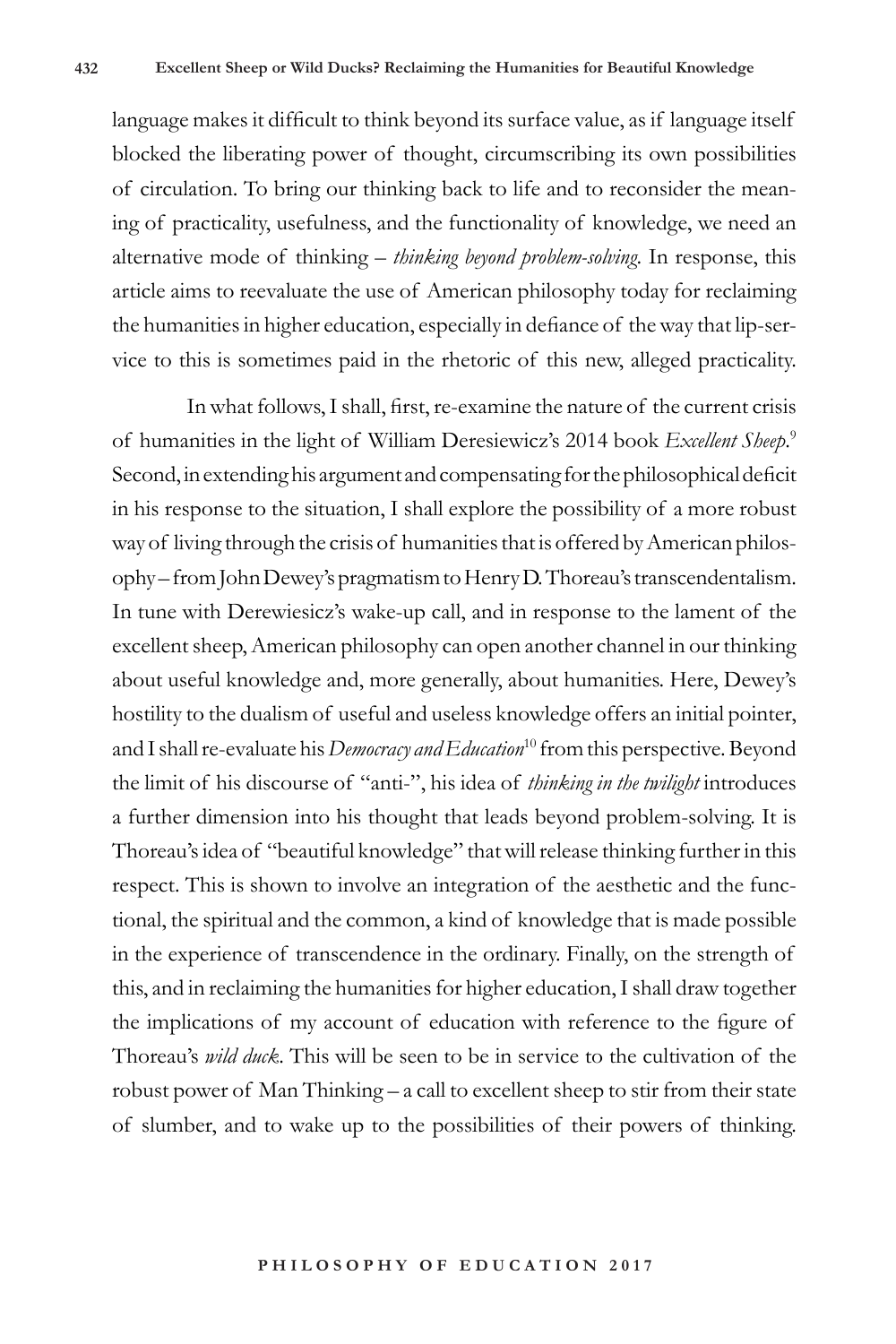## THE CRISIS OF THE "EXCELLENT SHEEP"; THE CRISIS OF HUMANITIES

"So are you saying that we're all just, like, really excellent sheep?"<sup>11</sup>

Today, twenty years after Bill Readings' *Universities in Ruins*<sup>12</sup> disclosed the surreptitious power of performativity and obsessive transparency, the threat posed by the "University of Excellence" has become more complicated. While Readings elucidates the problem from the side of the university, Deresiewicz does this from the perspective of young students, disclosing how contemporary practice in higher education erodes the mind. Elite universities in America have stopped being places for a liberal arts education and have become places for training "the analytic and rhetorical skills that are necessary for success in business and the professions."13 In the credentialism of immediate utility, "the purpose of life becomes the accumulation of gold stars."14 The meritocratic system driven by a commercialized mind-set corrupts ideas of academic excellence, scholarship, and liberal learning. The book reveals the degenerate state of American elite universities through an evocation of the unhappy psyche of students – through a glimpse of the "inner life of excellent sheep."15 Within a corrupted notion of excellence, the elite has become a "herd of sheep,"16 "heading meekly in the same direction,"<sup>17</sup> and teachers have become "excellent black sheep."18 The metaphor of the sheep symbolizes the mentality of timidity and "violent aversion to risk,"19 yearning for security and, most importantly, closed-mindedness, as they flock together among "the same kind of people."<sup>20</sup> At the bottom of this tendency lies fear and anxiety, the sense of loss and isolation. They realize a wrong-headed perfectionism; "panicked perfectionism"21 as a form of "infantilization."<sup>22</sup> Society as a whole does not "take a chance."23 At this nadir in the crisis of the humanities, and more generally this crisis of democracy as a way of life, critical thinking dwindles or becomes a parody of itself.

The alternative vision of higher education Deresiewicz proposes is education in the name of "true excellence"<sup>24</sup> for "higher purposes,"<sup>25</sup> through which each student regains the self-reliant power of thinking, regains an inner freedom, and rediscovers the meaning of learning and life as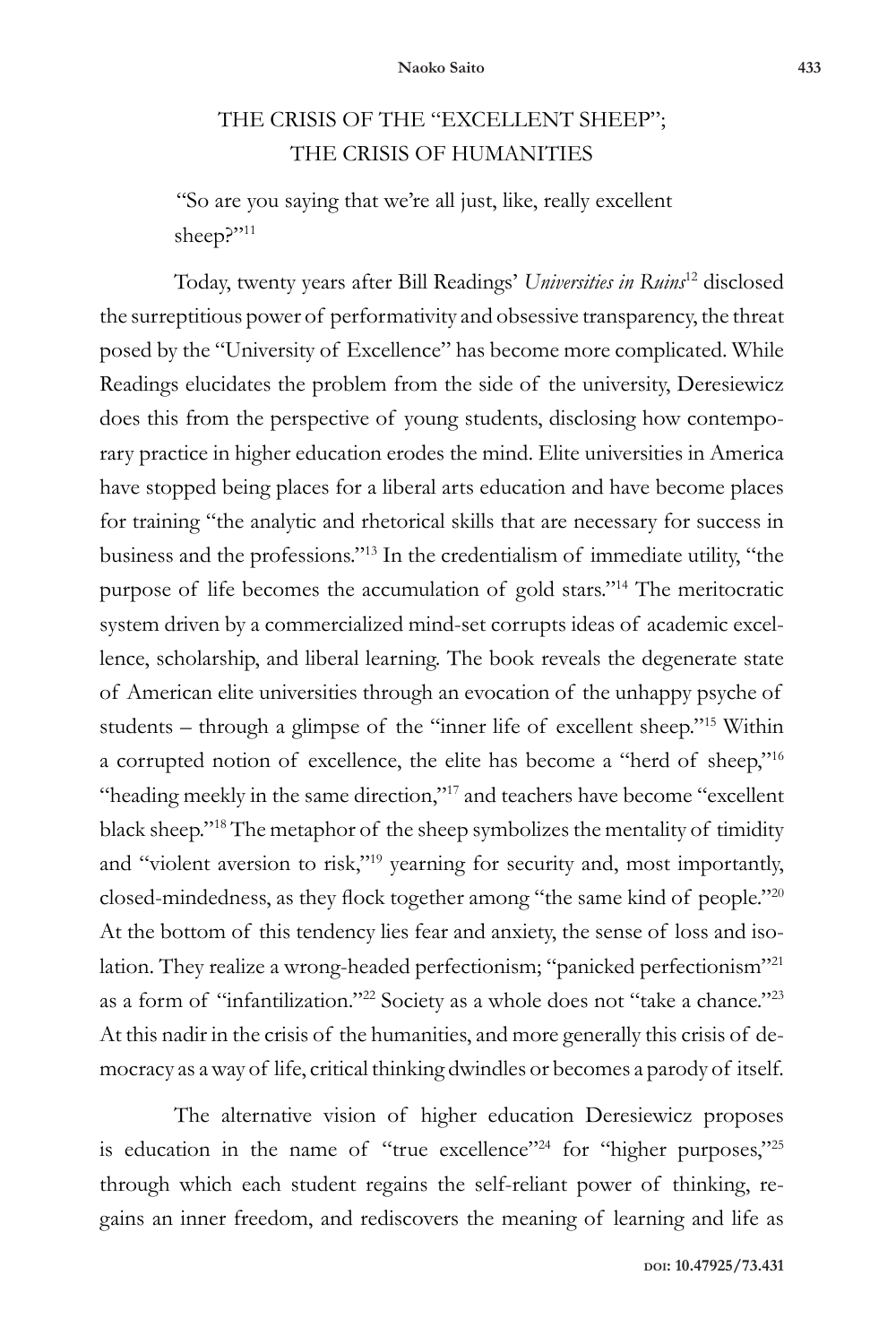a whole. In this line of argument Deresiewicz echoes the voices of Thoreau and Emerson from time to time: Emerson's self-reliant individuals<sup>26</sup> with "resistant minds"<sup>27</sup> and the "dissident impulse" of which Thoreau speaks.<sup>28</sup>

Deresiewicz's book invokes some philosophical questions concerning the meaning of "useful knowledge" and, more broadly, the task of philosophy in relation to the plight of the humanities. His call for radical change – his demand for "a different kind of brain"<sup>29</sup> and for "a different society,"30 and his desire to retrieve "excellence" from the torpor of excellent sheep – requires thinking that takes risks.31 Worthy as all this is, his radical spirit defeats itself because his schema remains caught in dichotomous frameworks of thinking. On the one hand, he explicitly calls for overcoming the dualism of "action versus contemplation."32 On the other, the vision of the individual he presents is that of the "inner self,"33 with "separate space, a private space."34 It retains the dichotomy of the inner and the outer, the private and the public. Other interrelated chains of contrast and dichotomization permeate the text: of pure liberal arts education exclusive of any "practical utility"<sup>35</sup> or "any vocational utility"<sup>36</sup>; of a nostalgic return to the Platonic-style face-to-face dialogue against the contemporary distance education exemplified by MOOCs; of the ideal of teacher as a *spiritual* guide against the *practically* goal-oriented researcher; of liberal arts education and "general studies" versus professional, skill-oriented vocational education<sup>37</sup>; of science as objective versus the humanities as characterized by a subjective quest for truth.<sup>38</sup> Caught between these dichotomies, it is not clear how far his apparently radical proposal for change can destabilize the surreptitious power of the knowledge economy that would itself engulf us in dichotomy. Neither simple evasion of the global economy nor a nostalgic return to the supposed pure intellectual joy afforded by liberal arts education will suffice in the face of what constitutes the reality of our lives today: we cannot live without the currency of the language of the global economy and useful knowledge. The real challenge is how to transcend this very dichotomy between the useful and the useless, and how to present an alternative way of thinking. What could the kind of knowledge that lies beyond the dichotomy of the useful and the useless be?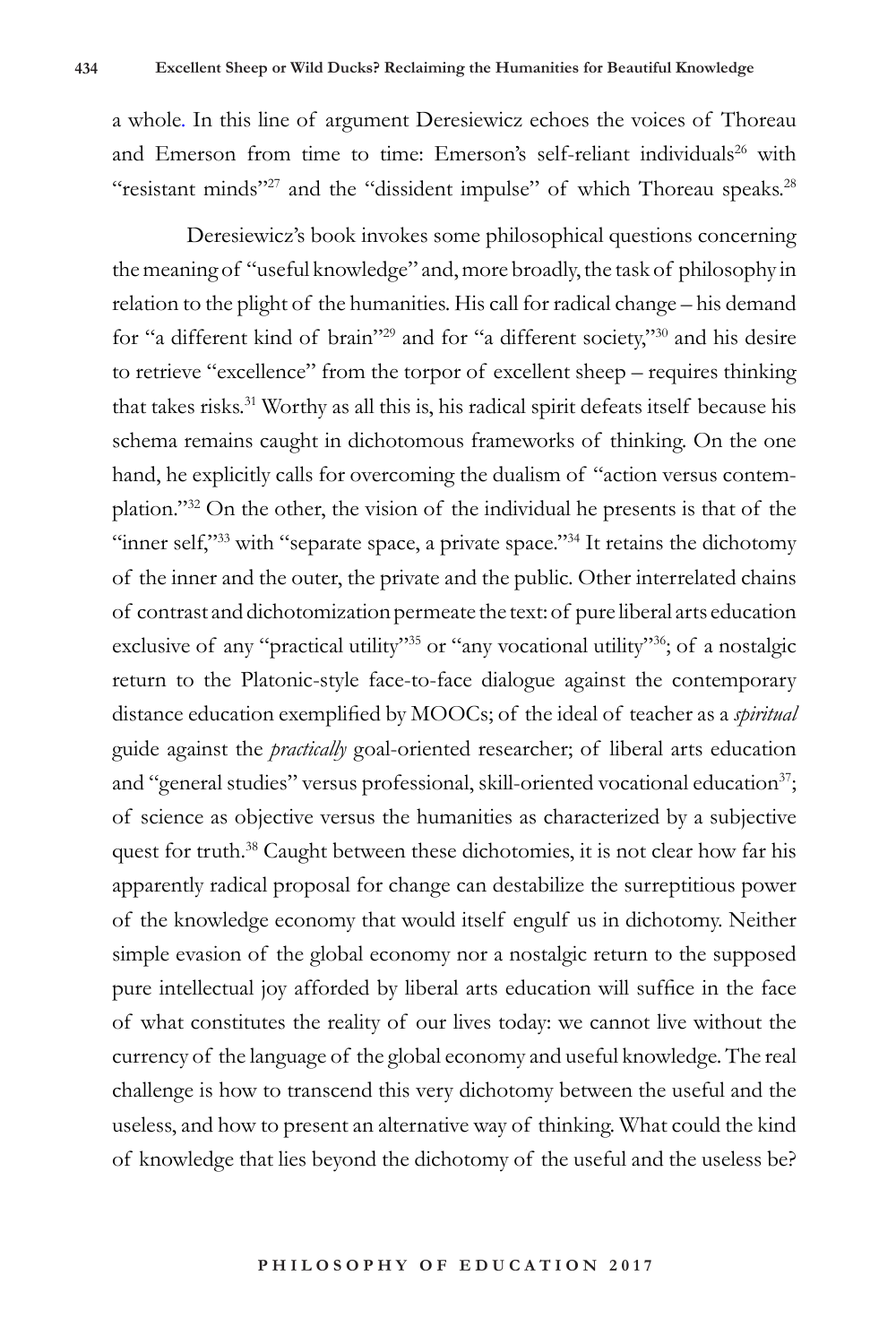### DEWEY AND THINKING BEYOND PROBLEM-SOLVING

American philosophy helps us to reorient our thinking and more robustly respond to the bleating of the excellent sheep in their plight – the state from which they need to be released. While in Dewey's pragmatism, the idea of useful knowledge is inseparable from problem-solving,<sup>39</sup> it points us to the development of "courageous intelligence," a kind of intelligence that is "practical and executive."<sup>40</sup>

Concerning our main question, "What is useful knowledge?," Dewey's *Democracy and Education* gives us some helpful points of departure. First and foremost, Dewey does not negate or avoid the idea of use, which he takes it to be an essential ingredient of human experience. Against the opposition of "experience and true knowledge,"<sup>41</sup> he reclaims the sense of "knowledge of *how to do*": pragmatism *is* the philosophy of the *how*, in service to the "problems of men."42 Informational knowledge should be used as a means of inquiry.43 Such knowledge is a medium through which the mind goes along a "passage from doubt to discovery,"44 and knowledge is "experimental."45 Second, such experimentalism is crucially related to Dewey's overcoming of mind-body dualism, which is reflected in his idea of labor: "The laboratory is a discovery of the conditions under which *labor* may become intellectually fruitful and not merely externally productive."<sup>46</sup> Such a notion of labor is incorporated into Dewey's well-known advocacy of the idea of "occupations" in schools.<sup>47</sup> In opposition to the dichotomies of play and work, and of practical activities and intellectual studies, Dewey says that education, in the true sense of the word, should not exclude usefulness and, vice versa, that the latter should have humane purpose in service to human growth. In particular, he is critical of the idea of "literary callings" as "non-vocational," as highbrow studies. In its focus on experiment, on use, and on practical ends, Dewey's antidualistic idea points us to a kind of integrated notion of vocational education and studies in the liberal arts.<sup>48</sup> Third, this guides us to Dewey's view on the *humanities* in the curriculum. He presents an idea of the humanities that is plainly interdisciplinary, "cross-fertilizing both the natural sciences and the various human disciplines such as history, literature, economics, and politics."49 Humanistic studies should not be taught as "isolated subjects," but should be connected with the pupils' experience.<sup>50</sup>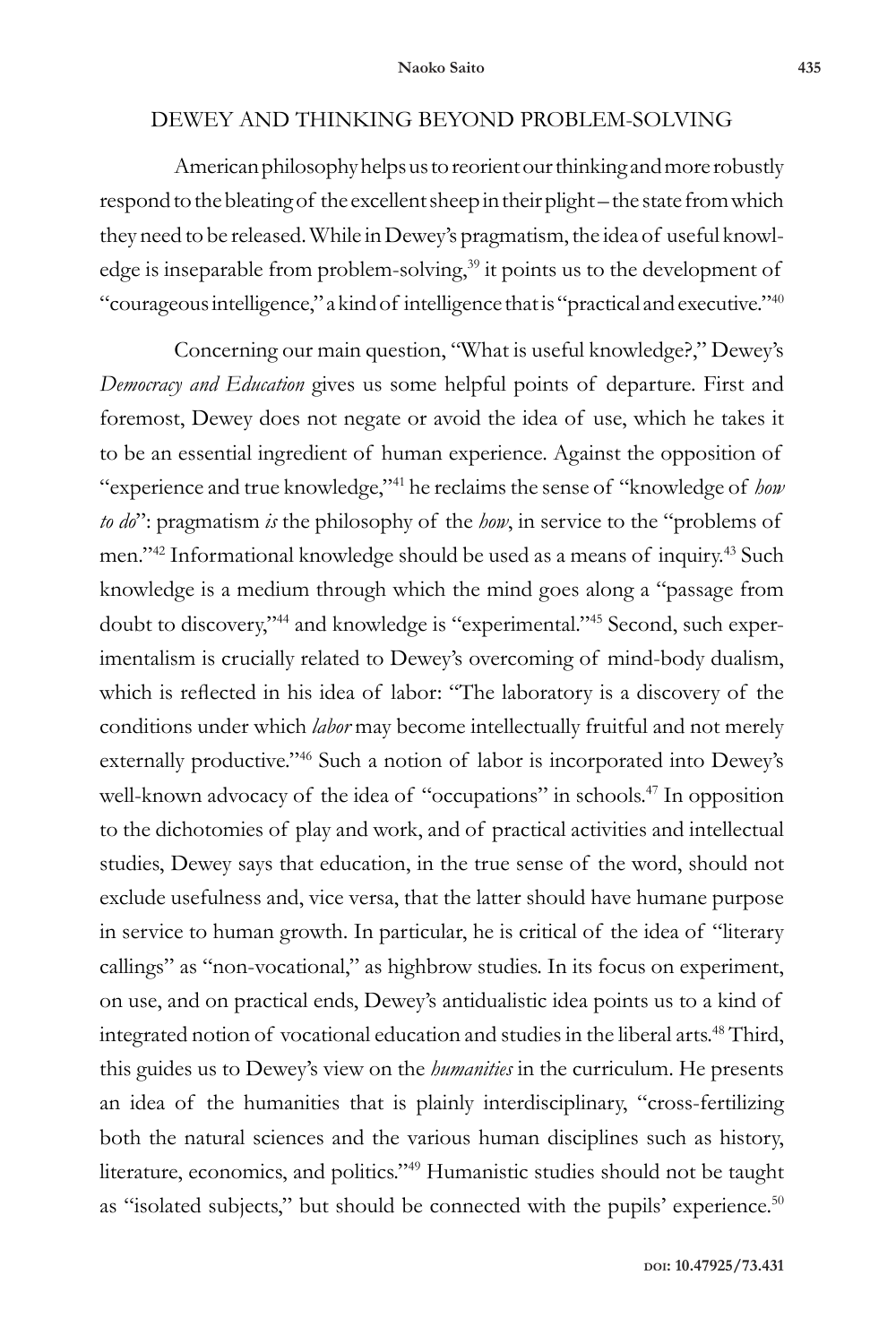Rather than some aristocratic ideal of liberal arts, the humanities should be seen as involving study that is more down-to-earth, reflective of the daily experiences of human beings. *Democracy and Education* can be reread today as a book that enables us to rethink the humanities as *human science*. Fourth, such an integrated notion of liberal arts education reveals the humanities to be inseparable from Dewey's idea of creative democracy. Democracy is in service to the liberty and liberation of the human mind. It calls for the kind of freedom that is different from freedom in neoliberalism. Though he does not avoid the idea of "cash value" and usefulness, Dewey reminds us that democracy as a way of life is a moral ideal that precedes neoliberal notions of economy.

In relation to the threats of a globalized economy and its stifling effect on the humanities, the aforementioned four features of *Democracy and Education* remind us that human growth cannot be separated from the question of economy;<sup>51</sup> nor can it simply be equated with economic growth, understood in monetary or utilitarian terms.<sup>52</sup> Human beings are educated within and by economy,<sup>53</sup> while at the same time education functions as its critical force, without being assimilated into the existing currency of economy.

Thinking beyond dualisms, thinking in life as a whole – as fusions of mind/body, means/ends, and fact/value<sup>54</sup> – is at the heart of the philosophy of *praxis*. It bridges "culture and utility."<sup>55</sup> American philosophy entails the possibility of opening a third way of thinking beyond such dichotomies: thinking in "middle terms," as Dewey puts this.<sup>56</sup> It requires an adventure into "genuine uncertainty." Dewey takes *chance* to be the crucial element. *Thinking is adventurous.* His experimentalism is risk-taking by nature, with the existential commitment to transcend borders beyond existing knowledge. It involves an awakening to what has not been thought before, an adventure into the realm of the unknown. Here, Dewey's idea of thinking cannot be simply contained in the stereotypical notion of problem-solving. He says that a key to creative activity is criticism.57 Dewey's idea of the "criticism of criticisms"58 is, on Putnam's account, a matter of "higher-level criticism," involving ""standing back' and criticizing even the ways in which we are accustomed to criticize ideas, the criticism of our ways of criticism."59 Such criticism is distinguished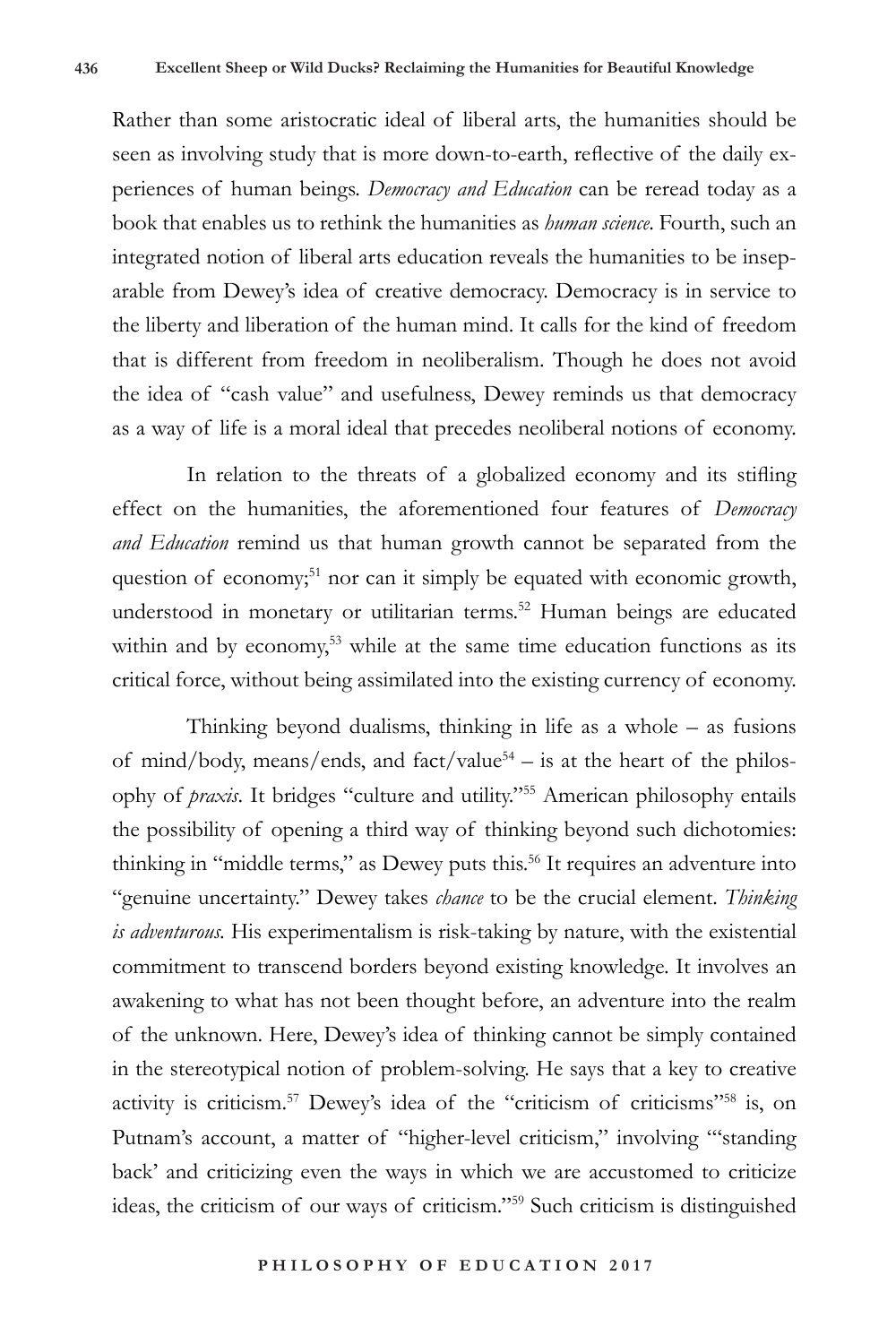from the kind of analytical thinking whose main commitment is to clarity.

Thinking beyond dichotomies, however, *is* difficult. On the verge of being assimilated into the discourse of the globalized economy, the *anti*-dualism of pragmatism can easily lose its purchase. In order to make a fuller and more positive alternative response to the bleating of the sheep, we need critically to reexamine how, in resistance to the narrow and superficial senses of use and utility, and to debased senses of problem-solving, the *real* use of Dewey's pragmatism might be realized. Dewey's pragmatism is to be tested in terms of *how* it can sustain the radical power of courageous intelligence – to release his own language beyond its "anti-" orientation.

### WALKING IN THE TWILIGHT

"At twilight, dusk is a delightful quality of the whole world."60

Towards a more positive vision of alternative knowledge, beyond the "anti-" orientation, we should learn how to think in the middle. An initial clue can be found in Dewey's own language. Dewey points to a realm of thinking beyond clarity and transparency: "*the twilight zone* of inquiry, of thinking, exists."61 He expresses the sense of the obscure as the background of human intelligence – "the sense of our slight inability even in our best intelligence and efforts."62 In *Art as Experience*, he recognizes the significance of "obscurity" in Shakespeare and Coleridge, and "half-knowledge" in Keats.<sup>63</sup> The reality of the obscure requires us to exercise, in Keats' phrase, "Negative Capability" – a kind of poetic insight after reason.<sup>64</sup> American philosophy recaptures the idea of light beyond the dichotomy between the clarity of enlightenment and darkness as a lack of knowledge, and between transparency and obscurity. It is different both from Plato's light, which enlightens people as they emerge from the Cave, drawing them upwards towards the sun; and it is different from the notion of clarity in analytical philosophy. The light that is flickering on an obscure border represents the transition from darkness to light, and the movement of evanescence and renewal. In English, "twilight" usually connotes the half-light of the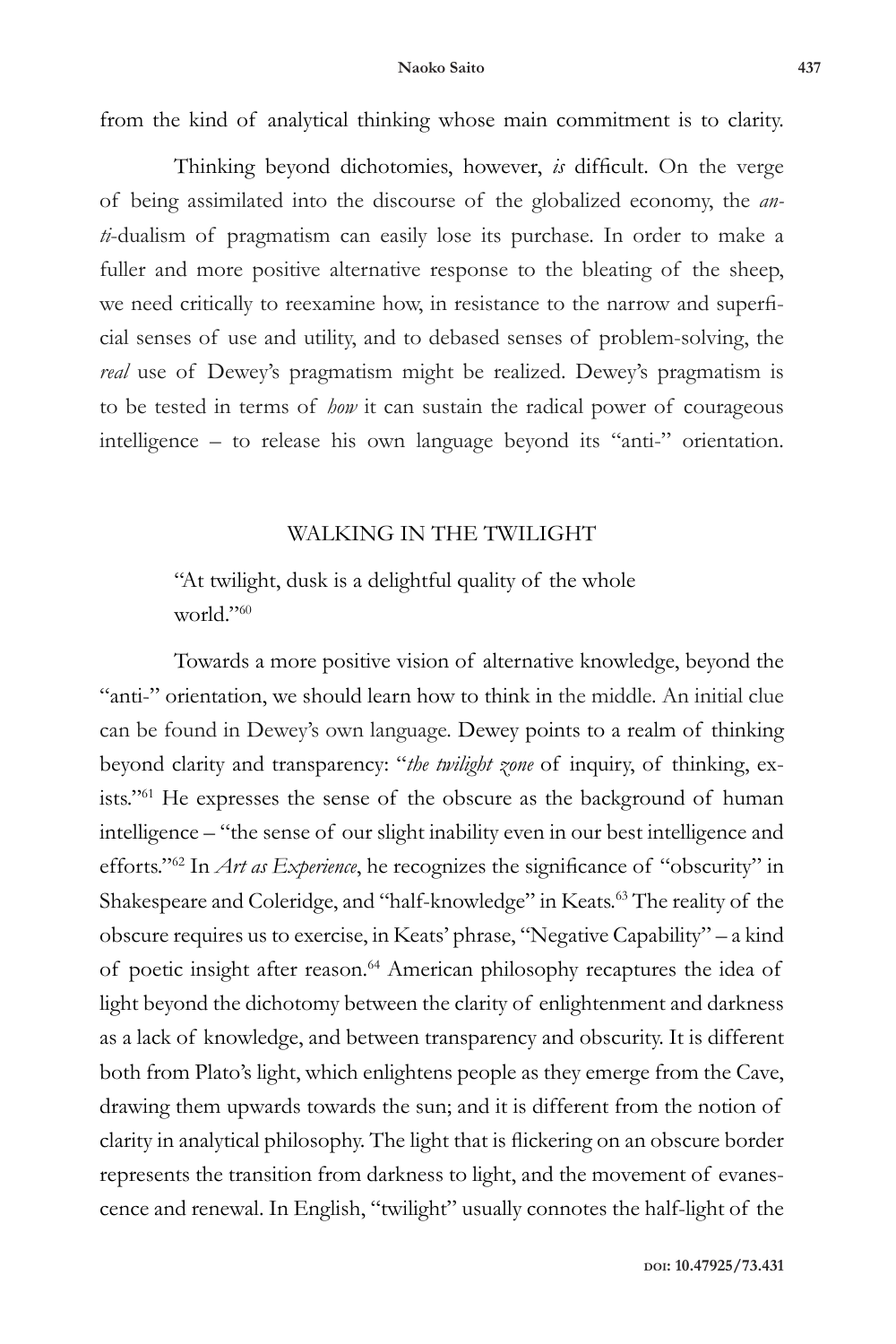evening. To be in twilight means to be on the border, between light and dark. A stimulus towards the opening of a horizon beyond the "anti-" orientation seems to lie in this territory of the twilight of inquiry – so that Dewey's *anti*dualism can more robustly and thoroughly resist the tide of the global economy.

How can we practice this antifoundationalist, transitive mode of thinking and knowing? How can the twilight of American philosophy shed its more subtle light on useful knowledge? It is Thoreau who moves us more radically into the realm of this twilight. Thoreau expresses the precarious sense of being on the edge, taking a risk, of standing on tip-toe, $65$  in a state of "onward thinking."66 To practice this antifoundationalist mode of thinking, one must venture into the precarious borderland between the known and the unknown, on the threshold of "a residuum unknown, unanalyzable."<sup>67</sup>

Thoreau's small book, *Walking*, <sup>68</sup> illustrates how we think in twilight through the metonym of walking. As a book on the "art of walking," Thoreau indicates that this is a book on how to sojourn in a place by sauntering.69 He encourages us to "walk like a camel" as this is the only beast that "ruminates when walking"<sup>70</sup> To walk is to move our body, to live by being exposed to sun and air, *and to think* – "in the proportion which the night bears to the day," in the good balance between light and darkness.<sup>71</sup> We begin to walk without knowing absolutely surely where to go. This is the gradual process of allowing the way to unfold – of continually finding criteria where there is no single or ready-made answer. In this ongoing mode of walking and thinking, it is fluctuations of light that play a crucial role. There are multiple descriptions of light in Thoreau's *Walden* and in *Walking*. While the light in *Walden* is mainly the light of the morning, the light in *Walking* is a late sunlight, the light of the evening, epitomized in the description of sunset.72 It is noteworthy, however, that *Walden* ends with an allusion to Venus, the evening star – as if the morning sun and the evening star together indicate the border between light and darkness – a visual and realistic description of twilight: "There is more day to dawn. The sun is but a morning star."73 The state in which the light permeates the evening darkness evokes ending but is also an expectation of morning, of a new dawn. The light that ends *Walden* and the evening light in *Walking* together capture the dynamic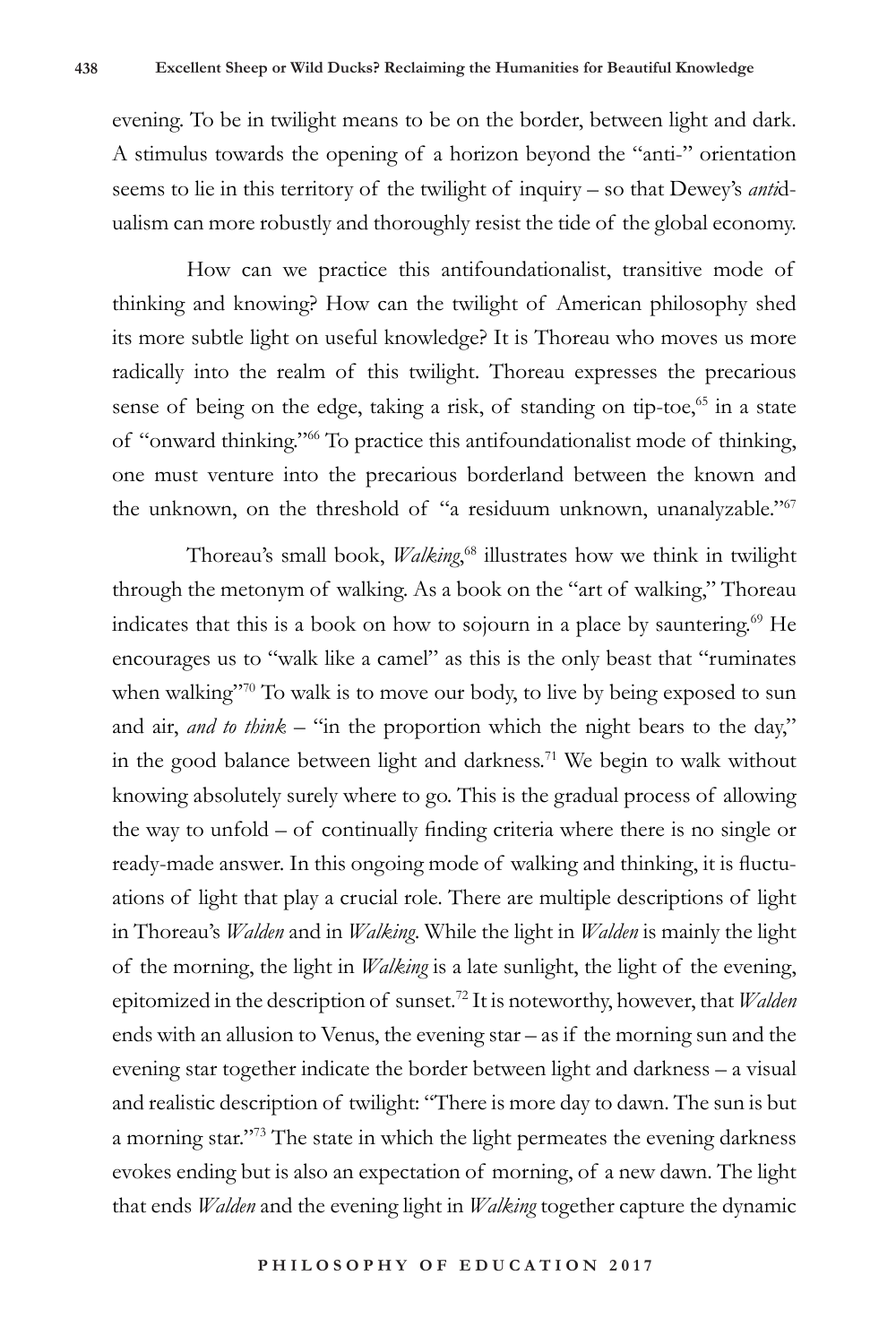movement and transition of light from morning to night, and from night to morning. The crucial moment is the stage of transition and the moment of conversion on threshold. In the end of *Walking*, Thoreau conveys to the reader his experience of transcendence in a "great awakenings light," his whole body being bathed in the golden light of the sunset, where the horizon "gleamed like the boundary of Elysium."74 Transcendence here is not directed upward, but towards our experience of being drawn to the earth, living high in the ordinary.

### BEAUTIFUL KNOWLEDGE: RECLAIMING THE HUMANITIES FOR WILD DUCKS

We have heard of a Society for the Diffusion of Useful Knowledge. It is said that knowledge is power; and the like. Methinks there is equal need of a Society for the Diffusion of Useful Ignorance, what we will call Beautiful Knowledge, a knowledge useful in a higher sense.<sup>75</sup>

In the image of walking in twilight Thoreau presents us with a positive vision of knowledge – what he calls "higher knowledge."76 Without negating the concept of use, knowledge is, more than anything, aesthetic. Thoreau calls this "Beautiful Knowledge" – knowledge in the fuller integration of the functional and the aesthetic. While being beautiful, it is not something that Thoreau romanticizes: it is tough and robust, being grounded on the earth – being surrounded by daily objects, instruments, animals, plants, air, light, sound, etc. It is only through such down-to-earth practice that the moment of rebirth, what may be called *transcendence in the ordinary*, recurs – a radical moment of conversion in which our thinking exceeds the limit of the "anti-" orientation. As beautiful knowledge cannot be obtained in the glare of direct sunlight, it cautions us against the expectation of direct, immediate knowledge – "an excess even of informing light."77 This involves our realizing what our need needs, and this is not a matter of applying but of receiving intelligence.<sup>78</sup>

There are some aspects to beautiful knowledge in Thoreau's transcendentalism that can help us reconsider the meaning of useful knowledge in a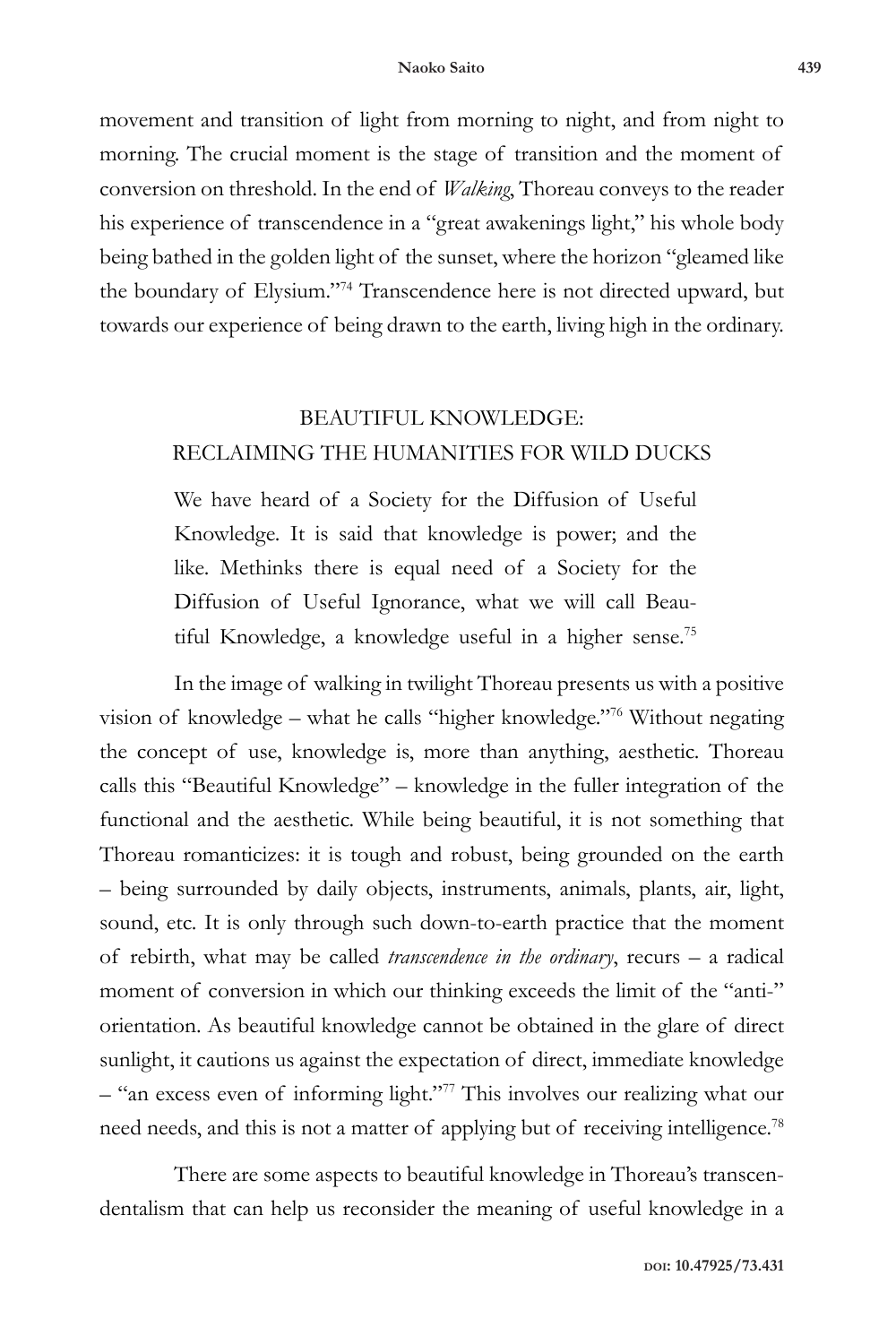way that enhances the line of thinking in Dewey's pragmatism. First, beautiful knowledge points us neither to experiential education nor to a quasi-mystical realignment with nature. The beautiful, Thoreau says, is inseparable from the wild – the apparently unbeautiful – as expressed in the metaphor of the "most dismal swamp" in the darkest wood, the sacred, "sanctum sanctorum."79 Beyond the dichotomy of the natural (the wild) and the human (the civilized), however, and far from anti-intellectualism, Thoreau proposes that we regain the untamed, self-reliant power of thinking as a distinctive capacity of the human. This is not the familiar Romantic turn to nature: beyond anthropocentricsm, it intimates posthuman possibilities. But these are not well conceived in terms of a morethan-human world: they suggest instead a world realized through transcending *prevailing notions* of the human. Second, Thoreau associates beautiful knowledge with ignorance. He reminds us of the necessity of a "Society for the Diffusion of Useful Ignorance" – a necessity for the recognition that knowledge is "positive ignorance," that ignorance is "negative knowledge."80 To know is not to know, and yet this is anything but the praise of ignorance in itself or the mystification of the unknown. Beautiful knowledge involves the recognition that "the light which puts out our eyes is darkness to us," "a sudden revelation of the insufficiency of all that we called Knowledge before."81 Such experience of imperfection is a drive towards further perfection in continuing education. This reminds us of Socratic ways of thinking, and yet, in Thoreau's case, and, more generally, in American philosophy, an emphasis is put more on *praxis* and on common, and daily experience – as exemplified by Thoreau's labor in the bean-field at Walden. Third and finally, beautiful knowledge, which is a matter of reception rather than acquisition, involves the experience of human transformation through phases of crisis, continual rebirth.<sup>82</sup> Beautiful knowledge visits us at the moment of awakening under the "light of common day."83 It is this secular sense of transcendence that is missing from our obsession with the wrong-headed notion of excellence and from the goal-driven mentality of excellent sheep.

Beautiful knowledge regains the wildness of thinking, its extravagant power to destabilize prevalent dichotomous modes of thought and to resist the surreptitious power of ideologies of utility and practicality. It is a more positive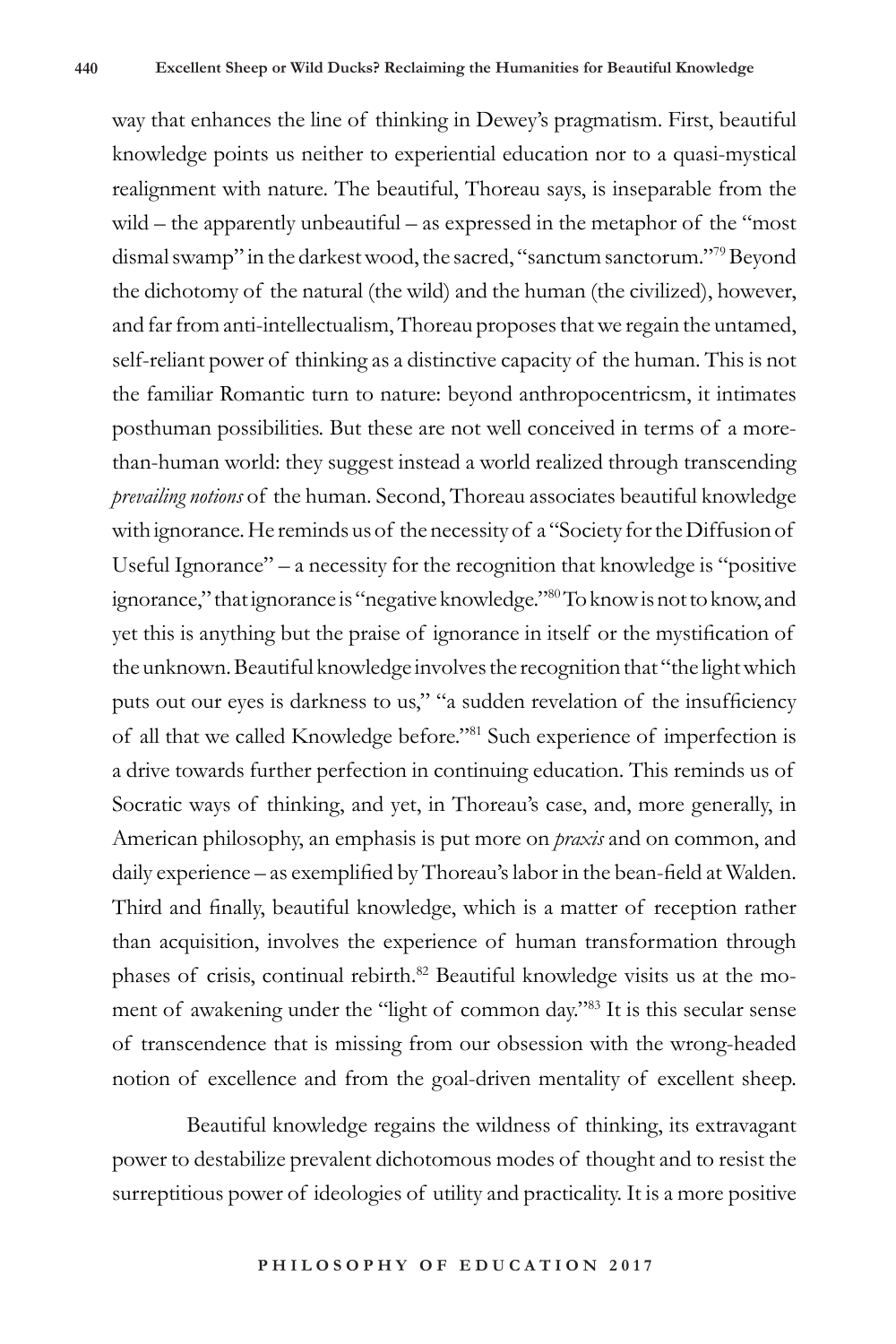#### **Naoko Saito 441**

way of reclaiming the humanities, against the tide of the global economy and towards what Paul Standish has called a better "economy of higher education."84 The idea of the "higher" here implies anything but abstract or highbrow knowledge. Rather it is the experience of "transcendence down."85 As Thoreau says:

> It is the uncivilized free and wild thinking in "Hamlet" and the "Illiad," in all the Scriptures and Mythologies, not learned in the schools, that delights us. As the wild duck is more swift and beautiful than the tame, so is the wild – the mallard – thought, which "mid falling dews wings its way above the fens," ... <sup>86</sup>

Consider the wild duck as a contender for the role of the new leader that Deresiewicz envisions. Thoreau's wild duck is a metonym for the beauty found in the swamp, the robustness of thinking in the wild, and the innovating power that, flying above the ground, breaks free from the herd. It exercises the power of thinking in "extra-vagance" – that is, of thinking and speaking "beyond the narrow limits of my daily experience, so as to be adequate to the truth of which I have been convinced."87 In *Walden*, Thoreau uses also the metaphor of the wild goose – "the wild goose is more of a cosmopolite than we."88 This is a vision of *liberal* education, releasing the exceeding power of thinking for the "adventurous student."<sup>89</sup>

The work of humanization in this sense should come simultaneously from liberal learning (conceived as inside) and from daily occupations (conceived as outside), transgressing the boundary between the two. Transcendence in the ordinary is a kind of experience that can be realized in the curriculum of higher education, both in scientific inquiry infused with human values, and in the cultivation of the aesthetic imagination in art, literature, and music. Crossing borders, the humanities and the sciences should interpenetrate. Higher education should open its boundaries to a larger society including industry, yet without subjugating itself to the global economy. The humanities must be the site for the cultivation of Man Thinking, for cultivating the art of the criticism of criticisms.

<sup>1</sup> Ralph W. Emerson, *The Essential Writings of Ralph Waldo Emerson*, ed., Brooks Atkinson (New York: The Modern Library, 2000), 52.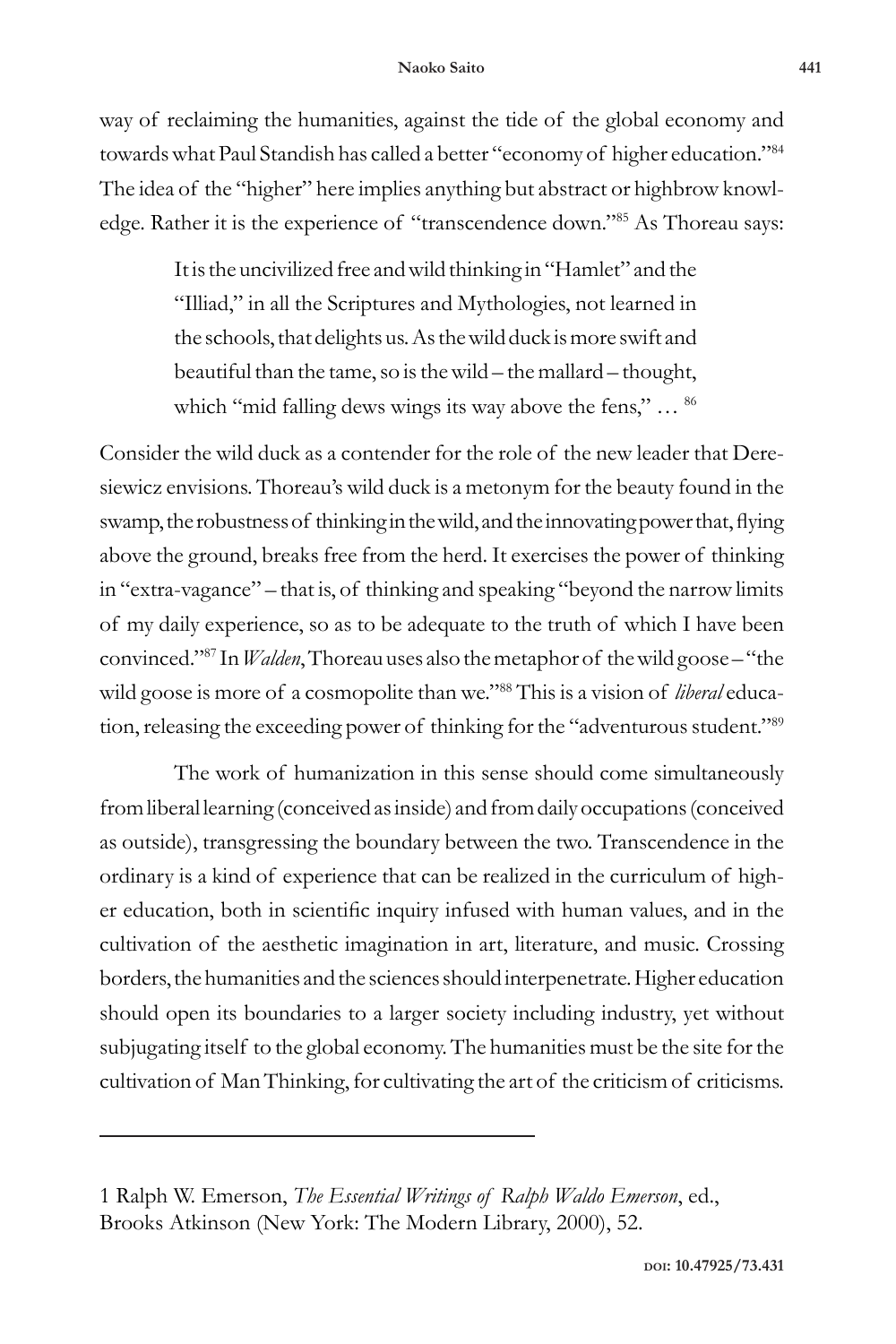2 Emerson, *The Essential* Writings, 51.

3 Ibid., 58.

4 John Dewey, "Emerson – The Philosopher of Democracy" (1903), in *The Middle Works of John Dewey*, Vol. 3, ed., Jo Ann Boydston (Carbondale: Southern Illinois University Press, 1977).

5 John Dewey, "Creative Democracy – The Task Before Us" (1939), in *The Later Works*, Vol. 14, ed., Jo Ann Boydston (Carbondale: Southern Illinois University Press, 1988), 226.

6 Henry D. Thoreau, *Walden and Resistance to Civil Government*, ed., William Rossi (New York: W. W. Norton & Company, 1992), 9.

7 Hilary Putnam, "The Founders of Pragmatism on Philosophy and Life" (Skype lecture at Kyoto University, July 6, 2014).

8 The acronym for "Science, Technology, Engineering, and Mathematics."

9 William Deresiewicz, *Excellent Sheep: The Miseducation of the American Elite and the Way to a Meaningful Life* (New York: Free Press, 2014).

10 John Dewey, *Democracy and Education* (1916), in *The Middle Works*, Vol. 9, ed., Jo Ann Boydston (Carbondale: Southern Illinois University Press, 1980).

11 Deresiewicz, *Excellent Sheep*, 2.

12 Bill Readings, *The University in Ruins* (Cambridge: Harvard University Press, 1996).

13 Deresiewicz, *Excellent Sheep*, 63.

14 Ibid., 16.

15 Ibid., 40.

16 Ibid., 15.

17 Ibid., 3.

18 Ibid., 48.

19 Ibid., 22.

20 Ibid., 210.

21 Ibid., 47.

22 Ibid., 43.

23 Ibid., 232.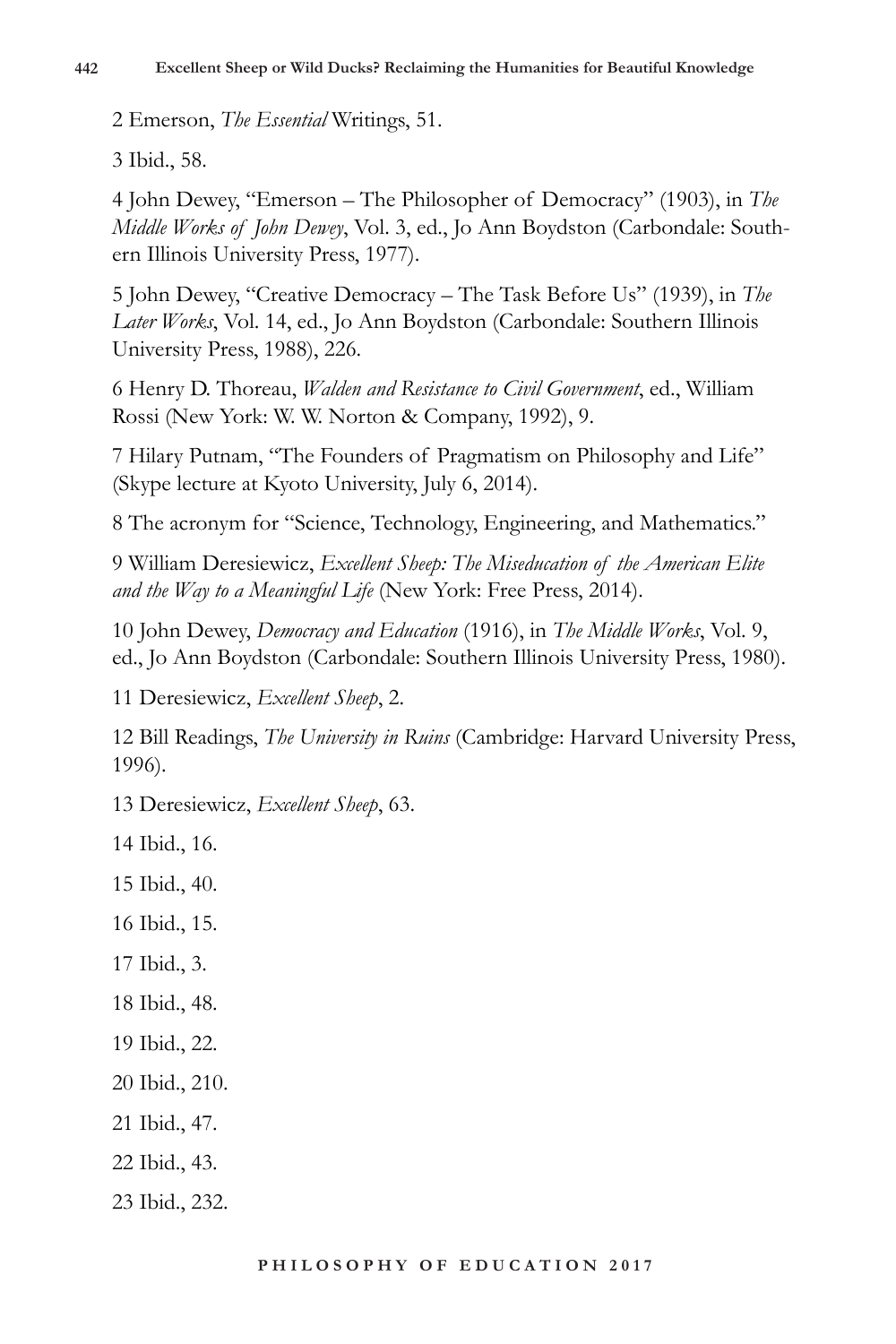- 24 Ibid., 109.
- 25 Ibid., 200.
- 26 Ibid., 100.
- 27 Ibid., 136.
- 28 Ibid., 138.
- 29 Ibid., 237.
- 30 Ibid., 235.
- 31 Ibid., 110, 236.
- 32 Ibid., 169.
- 33 Ibid., 56.
- 34 Ibid., 86.
- 35 Ibid., 155.
- 36 Ibid., 150.
- 37 Ibid., 168.
- 38 Ibid., 160.
- 39 Dewey, *Democracy and Education*, 157.
- 40 Ibid., 329.
- 41 Ibid., 271.
- 42 Ibid., 192, my italics.
- 43 Ibid., 196.
- 44 Ibid.
- 45 Ibid., 197.
- 46 Ibid., 284.
- 47 Ibid., 317.
- 48 Ibid., 269.
- 49 Ibid., 294.
- 50 Ibid., 295.
- 51 Ibid., 208.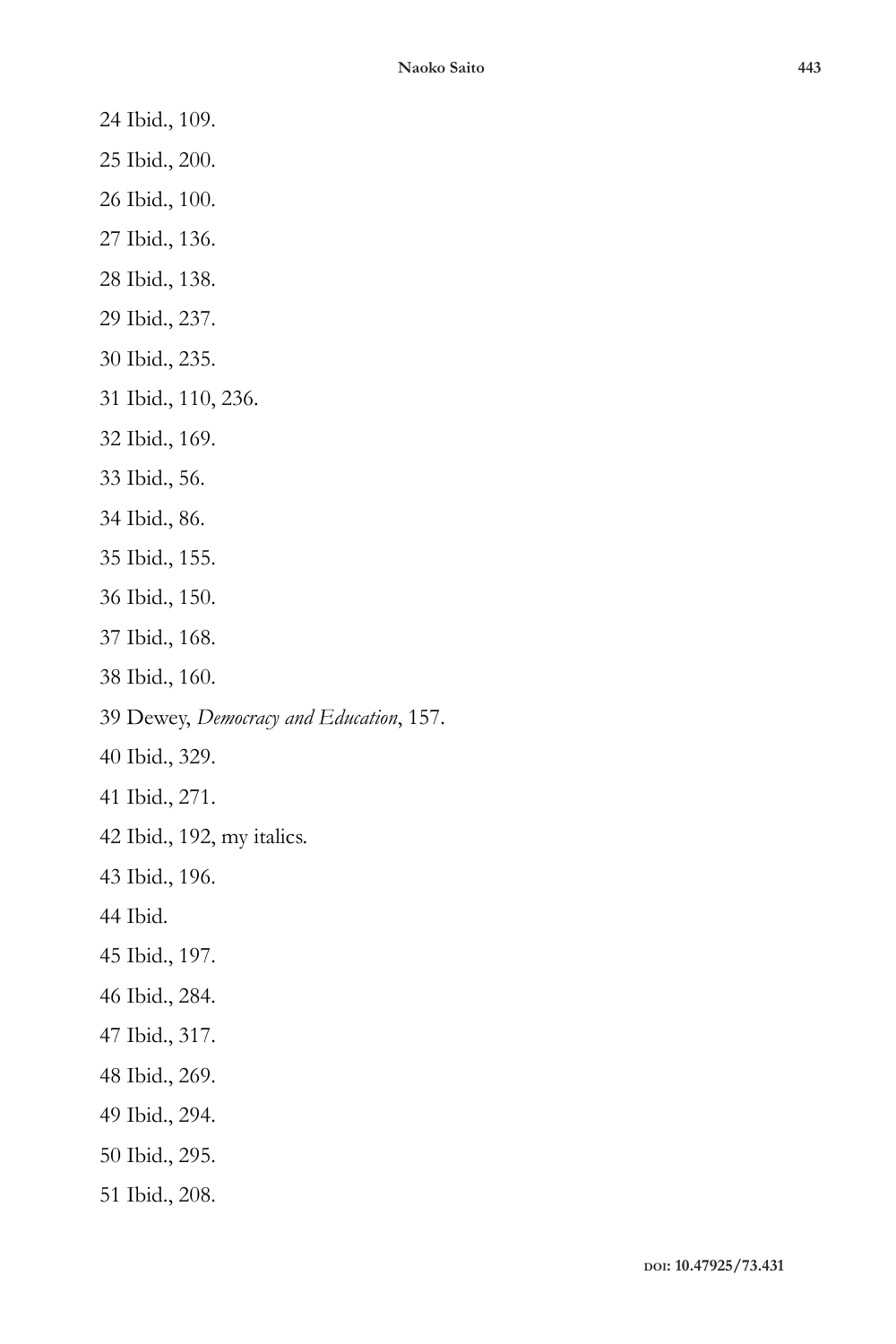52 Ibid., 327. 53 Ibid., 325. 54 Ibid., 269. 55 Ibid.

56 John Dewey, *Human Nature and Conduct* (1922), in *The Middle Works*, Vol. 14, ed., Jo Ann Boydston (Carbondale: Southern Illinois University Press, 1983), 27.

57 John Dewey, *Construction and Criticism* (1930), in *The Later Works*. Vol. 5, ed., Jo Ann Boydston (Carbondale: Southern Illinois University Press, 1984), 143.

58 John Dewey, *Experience and Nature* (1925), in *The Later Works*, Vol. 1, ed., Jo Ann Boydston (Carbondale: Southern Illinois University Press, 1981), 298.

59 Hilary Putnam, *The Collapse of the Fact/Value Dichotomy and Other Essays* (Cambridge, MA: Harvard University Press, 2004), 96.

60 John Dewey, *Art as Experience* (1934), in *The Later Works*, Vol. 10, ed., Jo Ann Boydston (Carbondale: Southern Illinois University Press, 1987), 198.

61 Dewey, *Art as Experience*, 155, my italics.

62 Dewey, *Human Nature and Conduct*, 200.

63 Dewey, *Art as Experience*, 39.

64 Ibid.

65 Thoreau, *Walden*, 11.

66 Stanley Cavell, *The Senses of Walden* (Chicago: University of Chicago Press, 1992), 135.

67 Emerson, *The Essential Writings*, 214.

68 Henry D. Thoreau, *Walking*, in *Ralph Waldo Emerson,* Nature*/ Henry David Thoreau* Walking (Boston: Beacon Press, 1991).

69 Thoreau, *Walking*, 71-72.

70 Ibid., 77.

71 Ibid., 78.

72 Ibid., 88.

73 Thoreau, *Walden*, 222.